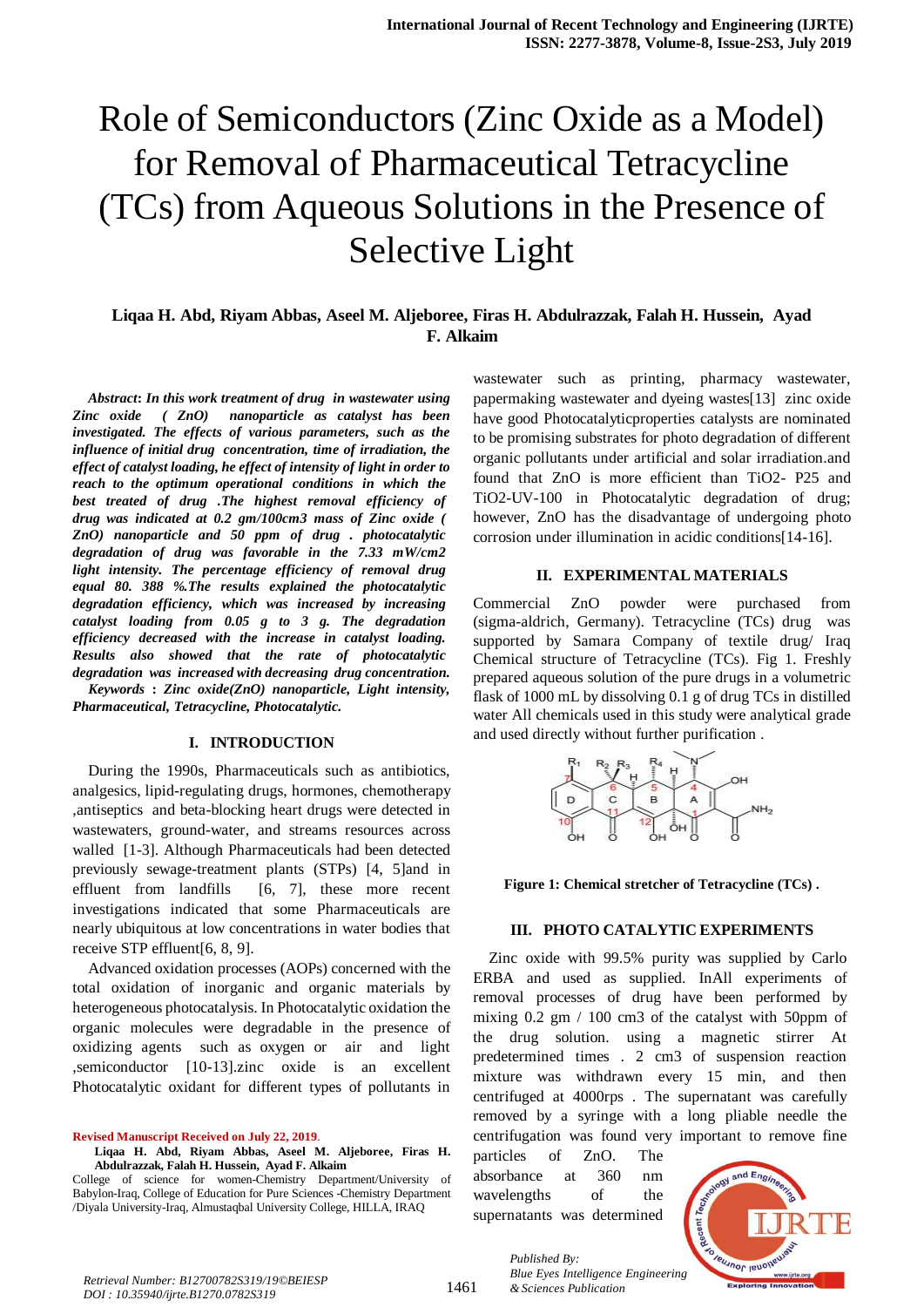### **Role of semiconductors (Zinc oxide as a model) for removal of Pharmaceutical Tetracycline (TCs) from aqueous solutions in the presence of selective light.**

 $[10, 19, 20]$ 

using ultraviolet-visible spectrophotometer (Apel-303 England). Photocatalytic reaction was carried out in a homemade photo reactor equipped with a Philips  $125$ W/542, high pressure mercury lamp (Holland) as a source for near-UV radiation.

## **IV. RESULT AND DISCUSSION**

#### **Effect of mass dosage**

To investigate the effect of catalyst loading on the final decolonization efficiency, a series of experiments were carried out by varying the catalyst from 0.5 to 3.0 g/L in the solution with 50 mg/Ldrug concentration, reaction temperature =  $25^{\circ}$ C, time = 1 h. The profile behavior of photo catalytic degradation is illustrated in [Figure 2.](http://www.sciencedirect.com/science/article/pii/S0304389406008168#fig7)

From Figure 2, results indicates that the rate of photo degradation increases by increasing the amount of ZnO upto 2  $g/L^{-1}$ . Furthermore 2  $g/L^{-1}$ , the rate of Photocatalytic degradation was taken a plateau region from 0.05-3  $g/L^{-1}$ , then the rate of degradation decreased with increase in mass dosage[15, 17, 18]



**Figure 2:The effect masses of TiO2 on Photcatalytic degradation of Tetracycline (TCs) drug .**

## **The Effect of Initial Concentration of drug onRemoval Processes**

The removal of drug has been conducted by using different initial drug concentration in the range (10 - 80 ppm). These experiments was performed at range (  $0.2$ gm /  $100 \text{ cm}$ 3) ,the suspension solution was irradiated with  $7.33$  mW/cm2 intensity of light, flow rate of air bubble  $10 \text{ cm}$ 3/ min, at room temperature and 0.2  $gm/100$  cm3 of ZnO nanoparticle as actuals . As illustrated in Figure3. the removal of drug decreases with increased the initial concentration of drug because the number of active site of ZnO nanoparticle catalyst doesn't change, so when the concentration of drug increases and cover all active sites that can cause reduced generation of an electron-hole pair which subsequently reduces the removal of drug[16]. The optimum concentration of drug was 50ppm the greatest



removal of drug because the drug was cover the largest area of the ZnO nanoparticle particles,therefore absorbed maximum exciting photons to generate higher concentration of the activated catalyst show in figure  $4$ 

*Figure 3: Photo catalytic degradation of Tetracycline (TCs) drug at different initial concentration.*



*Figure 4: : percent removal Tetracycline (TCs) drug at different initial concentration.*

## **Removal of a real sample (pharmaceuticals Pollutant ) from aqueous solution.**

100 ml real sample (mixture of pharmaceuticals compounds)with a refry concentration were using in this study, then added beakers in the presence of 2  $gL^{-1}$  from  $TiO<sub>2</sub>$ , after that the mixture the beaker was put under the ultraviolet light maintaining the distance between the light source and the surface of the solution controlled by using UVA-meter (Dr. Honle/Germany)for 1 hr, after that the supernatant were separated by centrifuge and measured the remaining concentration by using UV-Visible spectrophotometer at a chosen wavelength at 360 nm show in figure 5 . and found when time increase the absorption decrease and gave higher percentage removal [21].

> *Published By: Blue Eyes Intelligence Engineering*